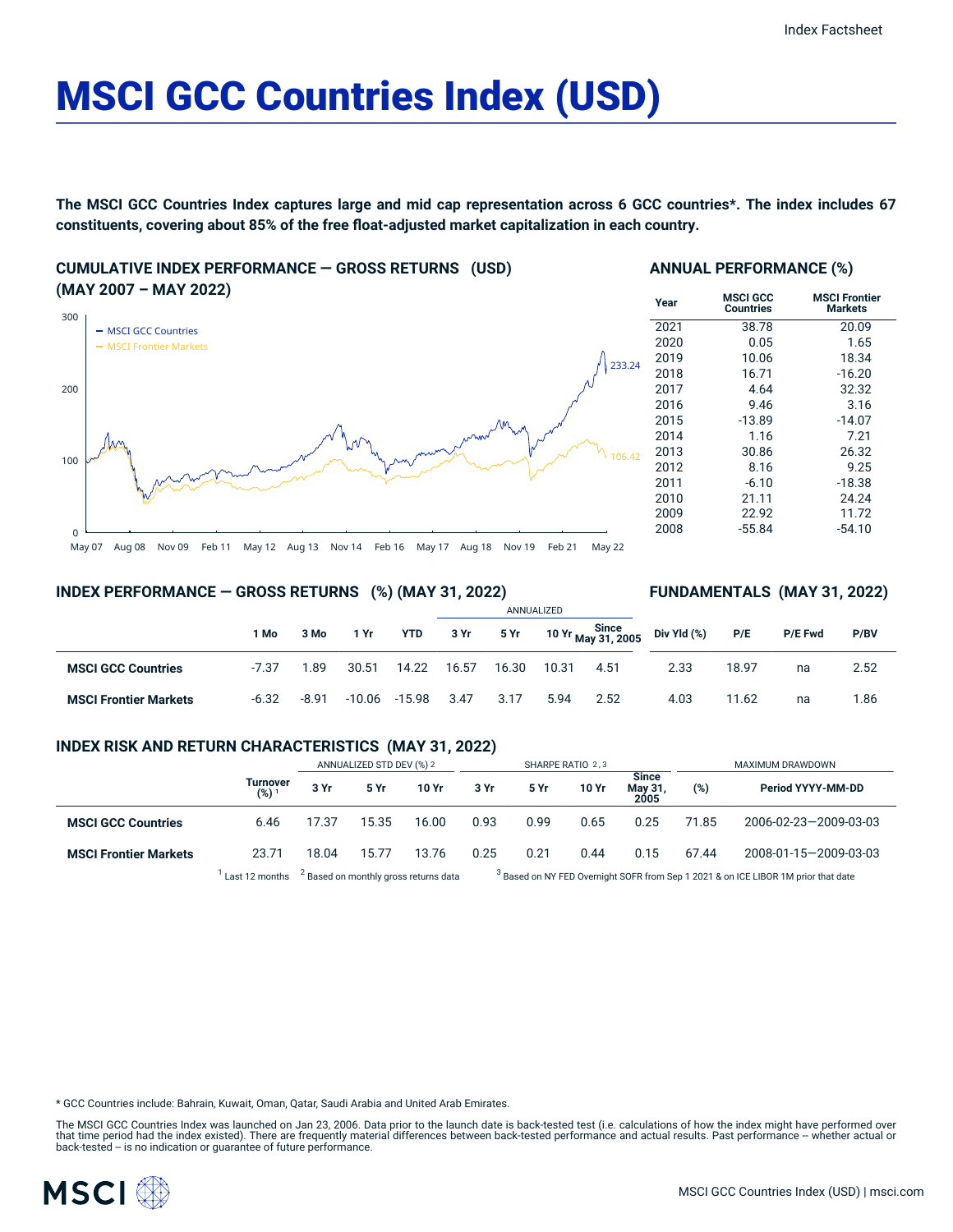### **INDEX CHARACTERISTICS**

#### **TOP 10 CONSTITUENTS**

|                     | <b>MSCI GCC Countries</b>     |                              | Country   | <b>Float Adj Mkt</b> | Index      | <b>Sector</b>     |
|---------------------|-------------------------------|------------------------------|-----------|----------------------|------------|-------------------|
| Number of           | 67                            |                              |           | Cap<br>USD Billions) | Wt. $(\%)$ |                   |
| <b>Constituents</b> |                               | AL RAJHI BANKING & INV       | <b>SA</b> | 100.21               | 16.65      | <b>Financials</b> |
|                     | <b>Mkt Cap (USD Millions)</b> | SAUDI NATIONAL BANK          | <b>SA</b> | 43.22                | 7.18       | <b>Financials</b> |
| <b>Index</b>        | 601.943.71                    | <b>EMIRATES TELECOM CORP</b> | AE        | 28.73                | 4.77       | Comm Srvcs        |
| Largest             | 100.205.31                    | SAUDI BASIC IND CORP         | <b>SA</b> | 27.50                | 4.57       | <b>Materials</b>  |
| <b>Smallest</b>     | 470.07                        | SAUDI ARAMCO                 | <b>SA</b> | 27.04                | 4.49       | Energy            |
| Average             | 8.984.23                      | <b>OATAR NATIONAL BANK</b>   | QA        | 26.78                | 4.45       | <b>Financials</b> |
| <b>Median</b>       | 4.507.80                      | FIRST ABU DHABI BANK         | AE        | 25.84                | 4.29       | <b>Financials</b> |
|                     |                               | NATIONAL BANK OF KUWAIT      | <b>KW</b> | 24.32                | 4.04       | <b>Financials</b> |
|                     |                               | ALINMA BANK                  | <b>SA</b> | 18.48                | 3.07       | <b>Financials</b> |
|                     |                               | SAUDI TELECOM CO             | <b>SA</b> | 16.45                | 2.73       | Comm Srvcs        |
|                     |                               | Total                        |           | 338.57               | 56.25      |                   |

## **FACTORS - KEY EXPOSURES THAT DRIVE RISK AND RETURN MSCI FACTOR BOX**



#### **SECTOR WEIGHTS**



## **MSCI FaCS VALUE**  $\overline{\bullet}$ **Relatively Inexpensive Stocks LOW SIZE Smaller Companies MOMENTUM Rising Stocks QUALITY Sound Balance Sheet Stocks YIELD Cash Flow Paid Out LOW VOLATILITY**  $\wedge N$ **Lower Risk Stocks** MSCI FaCS provides absolute factor exposures relative to a broad global index - MSCI ACWI IMI. Neutral factor exposure (FaCS = 0) represents MSCI ACWI IMI.



**COUNTRY WEIGHTS**



## **MSCI**<sup></sup>